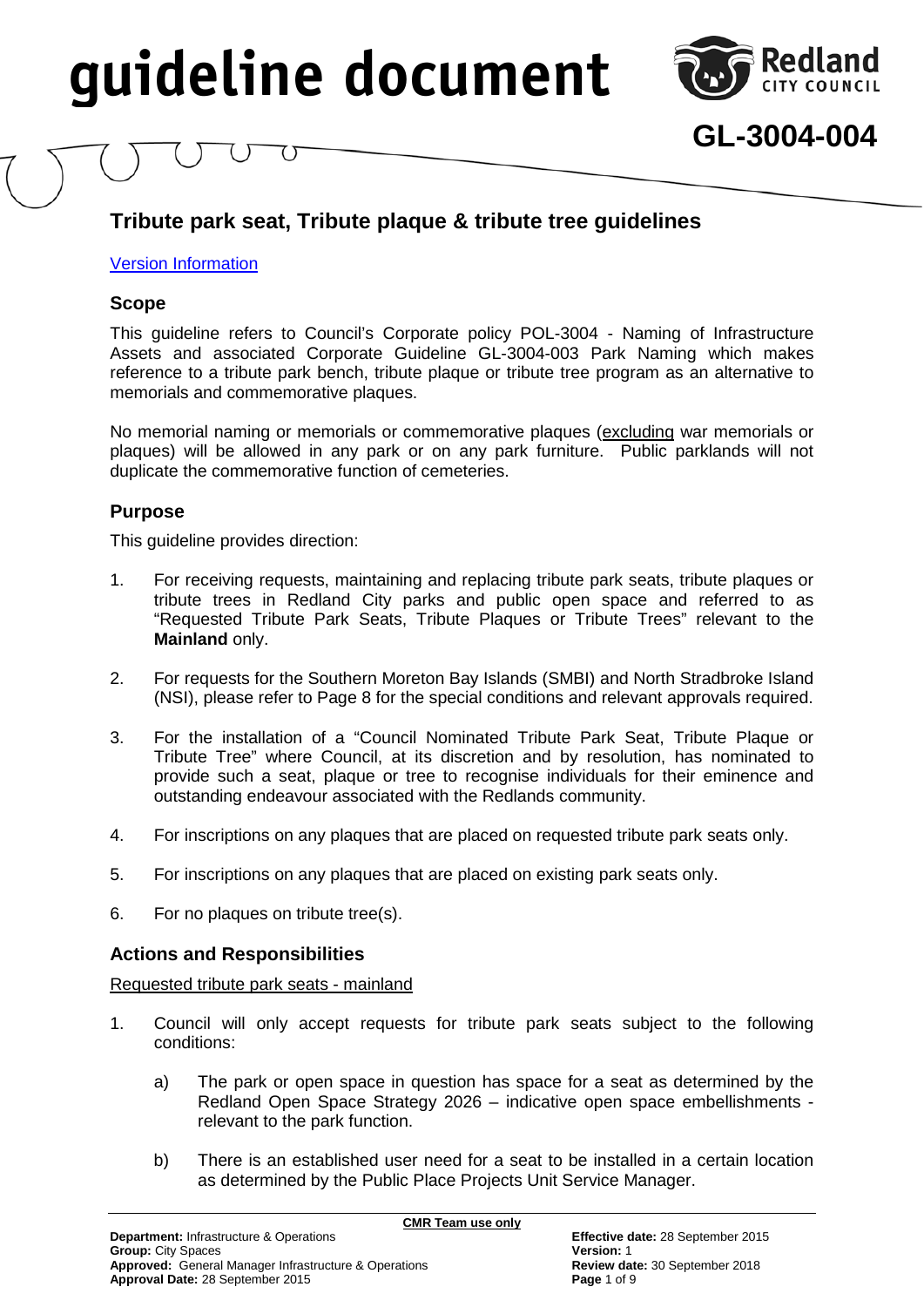

**GL-3004-004**

- c) It is aesthetically appropriate that a seat to be installed in a certain location as determined by the Public Place Projects Unit Service Manager.
- d) Payment in full of the current charge for the tribute park seat is received prior to commencement of installation.
- e) If Council is unable to fulfil the request either by granting the requester's preferred location for a tribute park seat or by a due date that is significant to the requester, the fees, if received at the time of application submission, will be fully refunded.
- f) There is no choice on the type of seat as it will need to conform to the specifications of the Redland Open Space Strategy 2026 and the design standards outlined in any relevant park landscape plan.
- g) The wording on the plaque for the park seat conforms to the current inscription requirements as outlined in this guideline.
- h) Seats are not intended as memorials. The charge associated with the seat does not give the right to scatter or bury cremated remains, nor place or attach objects on, or adjacent to, the seat. The wording of the plaque must not constitute a memorial message.
- 2. The Public Place Projects Unit will be responsible for receiving requests, maintaining and replacing tribute park seats in accordance with the following guidelines:
	- a) The style of seat will be determined by the Open Space Strategy 2026 embellishments standards or the site specific design standards outlined in the relevant park landscape plan.

Some locations may have different seat styles as specified. The plaques will be provided by Council to the relevant standard.

The amount of text on the plaque will be specified by the Public Place Projects Unit and will reflect costs, aesthetics and physical fit to the seat.

- b) The tribute park seat charge includes the cost of seat manufacture and installation of the plaque, and then, installation of the seat in a location mutually agreed upon by the requester and the Public Place Projects Unit.
- c) The charge for the tribute park seat in no way constitutes ownership of the item, nor the land upon which it is situated, or the surrounding lands. **Council retains the right to use the lands adjacent to the seat as it deems appropriate, up to and including the moving of the tribute park seat to another location. Every attempt will be made to ensure seats are relocated as close to the original location as is feasible.**
- d) The addition of a tribute park seat may be restricted in some parks as determined by the Public Place Projects Unit Service Manager from time to time in order to ensure a reasonable balance of amenities and open space.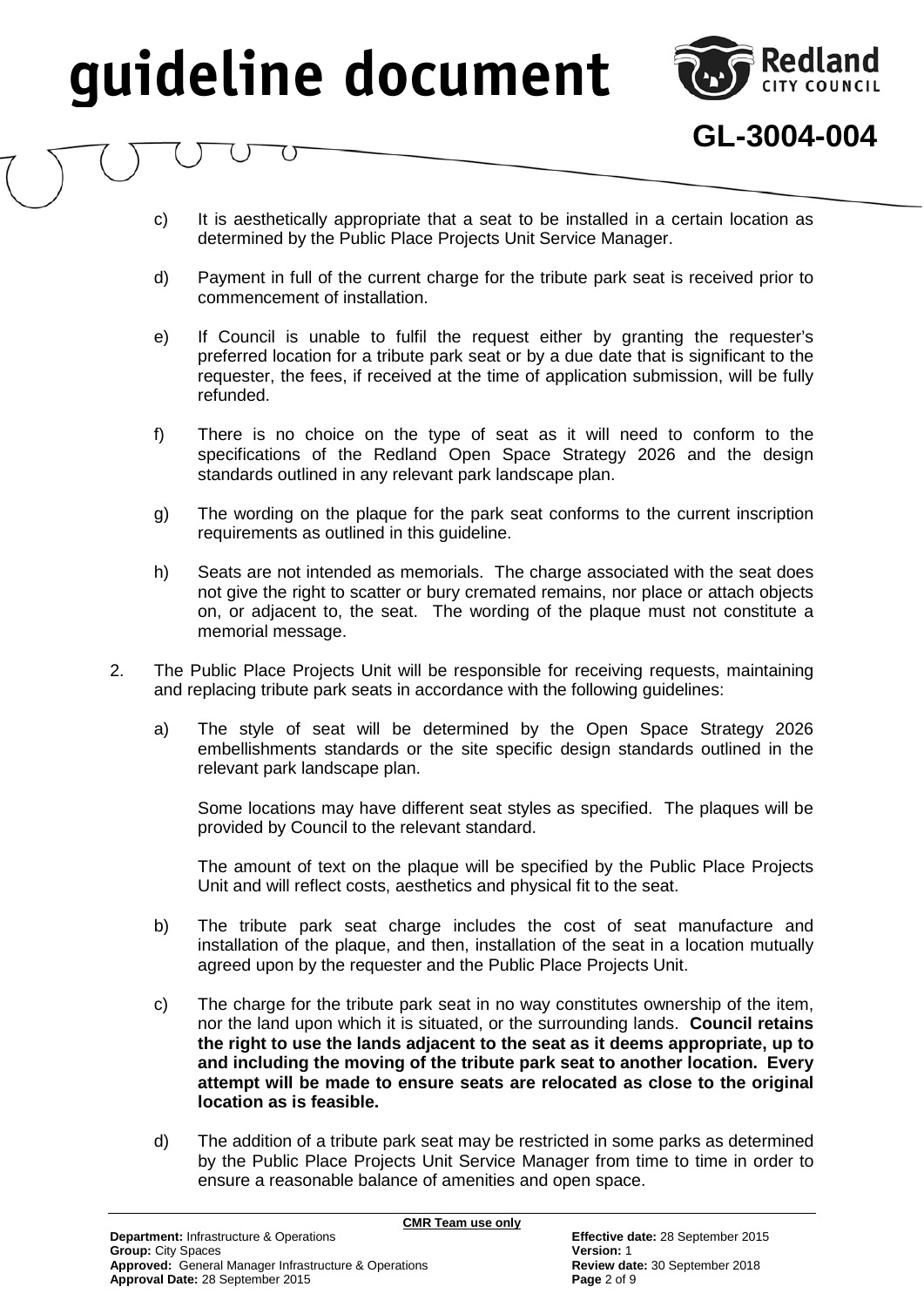

**GL-3004-004**

e) A tribute park seat charge is accepted on the basis the seat will be maintained by the Council for a minimum 10-year "term" in its original location, or in an area near its original location.

After 10 years, the seat will be assessed against criteria to determine its overall state including safety and aesthetics. At this point (after 10 years but not exceeding 15 years) when the seat is deemed to require replacement as it does not meet the criteria for safety and aesthetics, the location may be offered to another person.

- f) If the seat is damaged, destroyed or defaced to an extent that, in the opinion of the Public Place Projects Unit Service Manager, replacement is required within the 10-year period; it will be replaced at no cost to the original requester.
- g) The Public Place Projects Unit Service Manager may elect to not replace a tribute park seat that has reached the end of its term for reasons of security, safety, park reconfiguration or maintenance issues.
- h) All persons who request and make payment for a tribute park seat will be consulted to ensure confirmation of the seat terms and conditions.
- 3. The Public Place Projects Unit will keep a waiting list of individuals who are interested in requesting and making payment for a tribute park seat. This list will be organised chronologically and by the site desired for the seat. The demand for some sites may imply a long wait for a tribute park seat due to the demand outpacing the supply of seat locations.

### Inscription guidelines for tribute park seat plaques

- 1. The Public Place Projects Unit Service Manager is responsible for approving the inscriptions on a requested tribute park seat plaque in accordance with the following guidelines:
	- a) Inscriptions on the plaque that indicate lifetime may not be used and wording will be in the present tense to keep the theme of the inscriptions uplifting, while still honouring the person who is the subject of the tribute park seat.
	- b) A maximum of 3 lines and approximately 36 characters or 12 words per line is recommended for aesthetic reasons. The size of the plaque is 50mm high and the length to 100mm maximum.
	- c) Samples of approved inscriptions:

RON SMITH SHARING YOUR LOVE OF THE BAY YOUR FAMILY & FRIENDS

JAKE SMITH COME SIT WITH ME AND REST AWHILE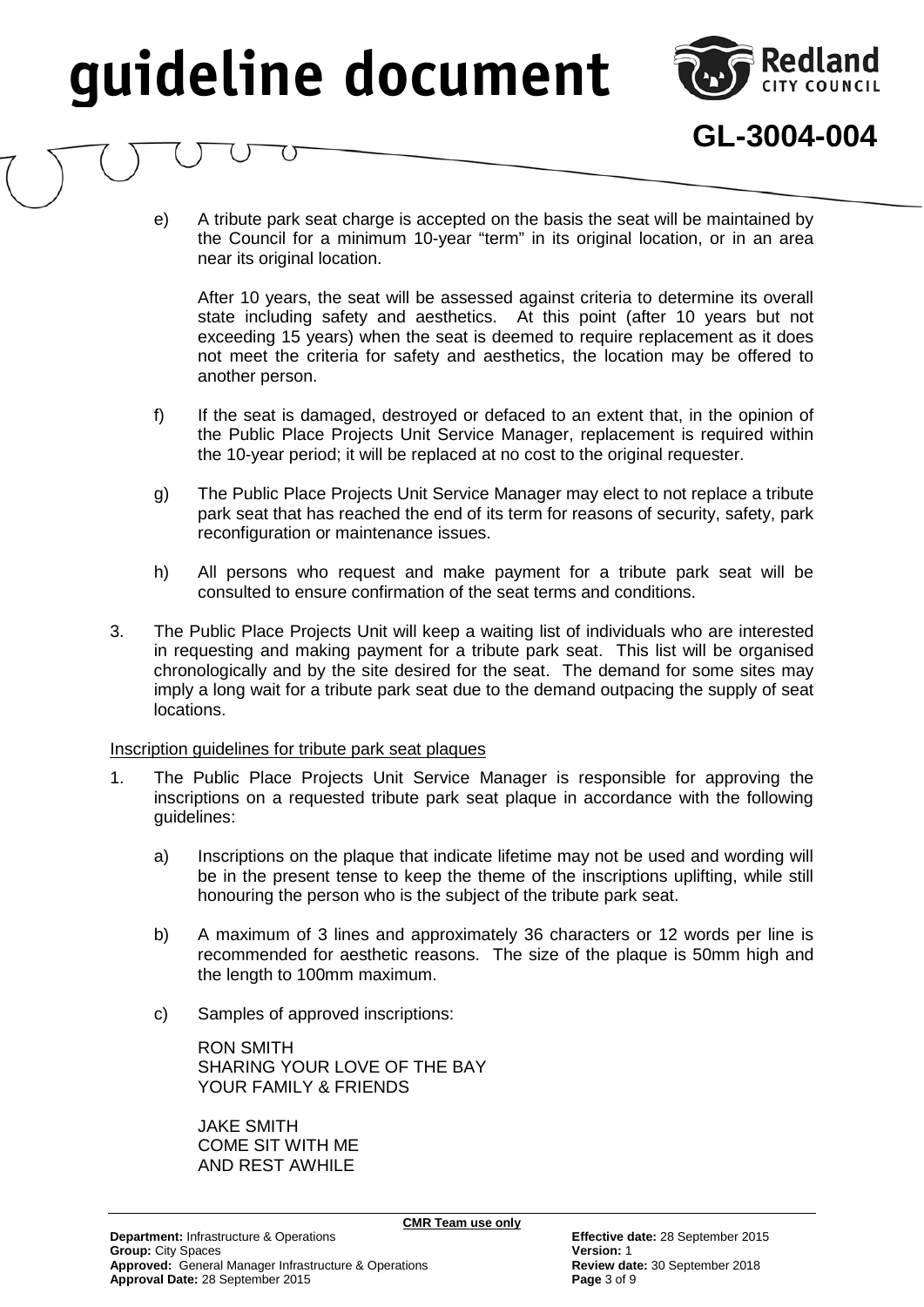

**GL-3004-004**

BRISK WALKS - THOUGHTFUL TALKS REST EASY PETER SMITH

### Council nominated tribute park benches

- 1. The Public Place Projects Unit will install a tribute park seat where Council, at its discretion and by resolution, has nominated to provide such a seat to recognise individuals or organisations for their eminence and outstanding endeavour associated with the Redlands community in accordance with the following guidelines:
	- a) That the individual or organisation being recognised has:
		- i) provided significant community service;
		- ii) worked to foster equality and reduce discrimination;
		- iii) risked their life/lives to save others.
	- b) The park or open space in question has space for a seat as determined by the Redland Open Space Strategy 2026 – indicative open space embellishments relevant to the park function.
	- c) There is an established user need for a seat to be installed in a certain location.
	- d) It is aesthetically appropriate that a seat be installed in a certain location.
	- e) The type of seat provided will conform to the specifications of the Redland Open Space Strategy 2026 and the design standards outlined in any relevant park landscape plan.
	- f) Council will be responsible for all costs associated with the installation, and maintenance of such a seat including its replacement, once the asset has reached the end of its term.
- 2. Council nominated tribute park seats may contain multiple plaques (maximum size 50mm high & 100mm long per plaque) with a simple 2-line inscription that does not indicate lifetime and keep to the theme of being uplifting, while still honouring the person or organisation, for example:

JOHN JONES SERVICE TO THE BAY ISLANDS

### Requested tribute plaques - mainland

- 1. Council will only accept requests for tribute plaques subject to the following conditions:
	- a) The park or open space in question has an existing seat as determined by the Redland Open Space Strategy 2026 – indicative open space embellishments relevant to the park function.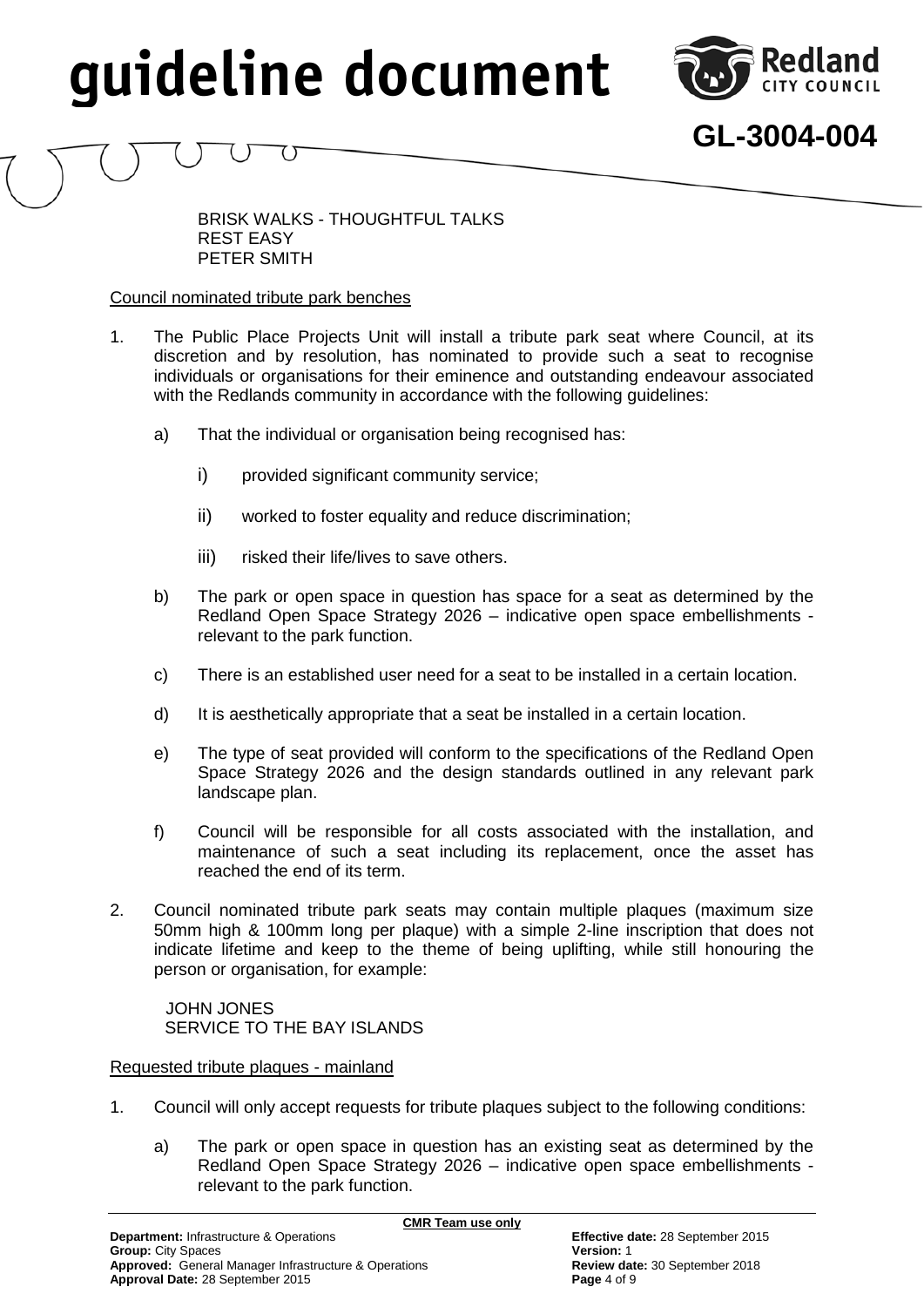

**GL-3004-004**

- b) The existing seat will not be any older than 3 years from its initial installation date.
- c) It is aesthetically appropriate that a plaque be installed in a certain location as determined by the Public Place Projects Unit Service Manager.
- d) Payment in full of the current charge for the tribute plaque is received prior to commencement of installation.
- e) If Council is unable to fulfil the request either by granting the requester's preferred location for a tribute plaque or by a due date that is significant to the requester, the fees, if received at the time of application submission, will be fully refunded.
- f) There is no choice on the type of seat on to which the plaque will be attached as it will need to conform to the specifications of the Redland Open Space Strategy 2026 and the design standards outlined in any relevant park landscape plan.
- g) The wording on the plaque for the park seat conforms to the current inscription requirements as outlined in this guideline.
- h) Seats with plaques are not intended as memorials. The charge associated with the plaque does not give the right to scatter or bury cremated remains, nor place or attach objects on, or adjacent to, the seat or the plaque. The wording of the plaque must not constitute a memorial message.
- 2. The Public Place Projects Unit will be responsible for receiving requests, maintaining and replacing tribute plaques in accordance with the following guidelines:
	- a) The style of plaque will be determined by the Open Space Strategy 2026 embellishments standards or the site specific design standards outlined in the relevant park landscape plan.

Some locations may have different seat styles. Plaques will be provided by Council to the relevant standard.

The amount of text on the plaque will be specified by the Public Place Projects Unit and will reflect costs, aesthetics and physical fit to the seat.

- b) The tribute plaque charge includes the cost of manufacture and installation of the plaque on an existing seat in a location mutually agreed upon by the requester and the Public Place Projects Unit.
- c) The charge for the tribute plaque in no way constitutes ownership of the item, nor the land upon which it is situated, nor the surrounding lands.

**CMR Team use only**

Council retains the right to use the lands adjacent to the seat as it deems appropriate, up to and including the moving of the tribute plaque to another location. Every attempt will be made to ensure plaques are relocated as close to the original location as is feasible.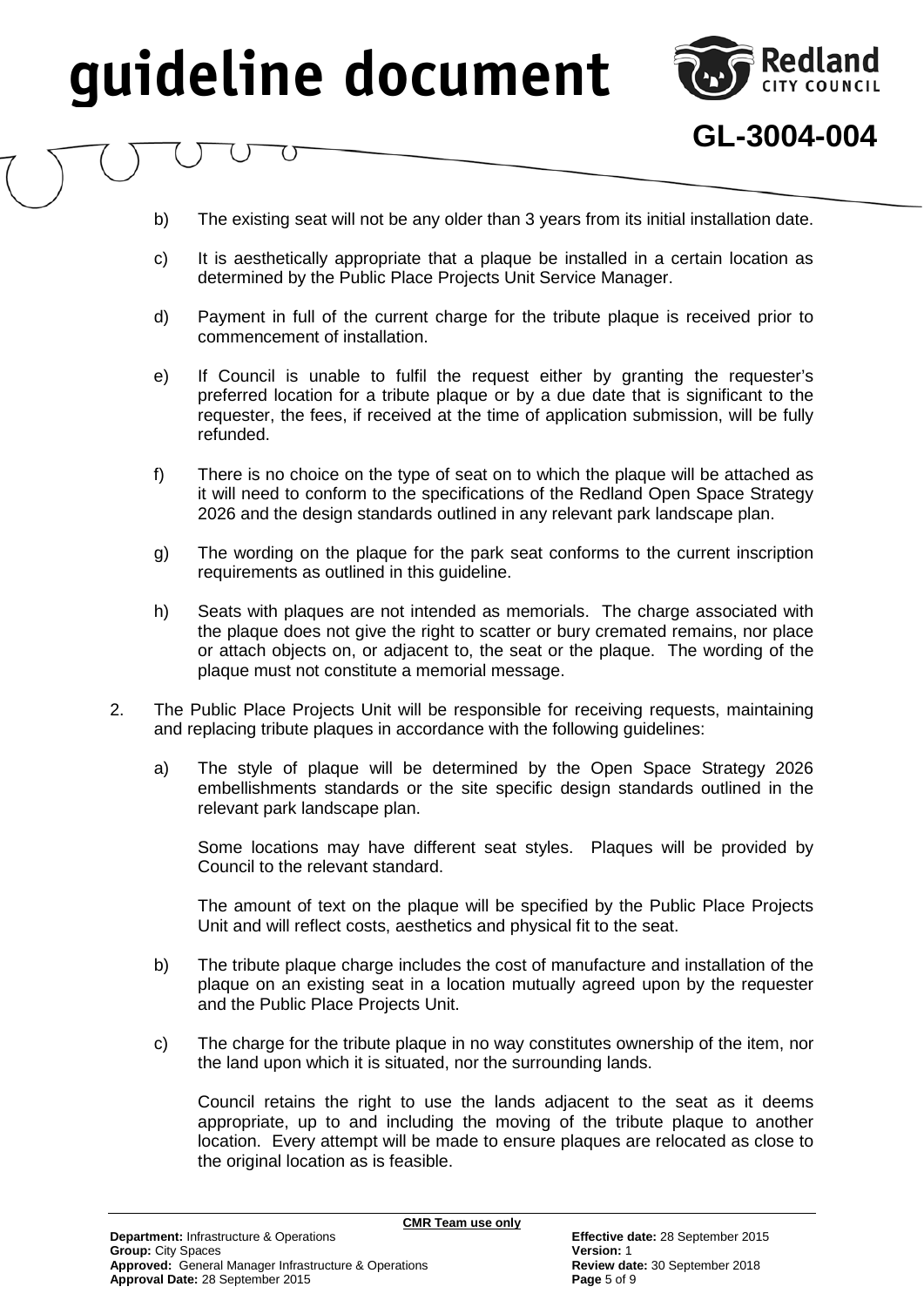

**GL-3004-004**

- d) The addition of a tribute plaque may be restricted in some parks as determined by the Public Place Projects Unit Service Manager from time to time in order to ensure a reasonable balance of amenities and open space.
- e) A tribute plaque charge is accepted on the basis the plaque will be maintained by the Council on the nominated existing seat for a minimum 10-year "term" in its original location, or in an area near its original location.

After 10 years, the seat with plaque will be assessed against criteria to determine its overall state including safety and aesthetics. At this point (after 10 years but not exceeding 15 years) when the seat is deemed to require replacement as it does not meet the criteria for safety and aesthetics, the location may be offered to another person.

- f) If the seat or the plaque is damaged, destroyed or defaced to an extent that, in the opinion of the Public Place Projects Unit Service Manager, replacement is required within the 10-year period; it will be replaced at no cost to the original requester.
- g) The Public Place Projects Unit Service Manager may elect to not replace a tribute plaque that has reached the end of its term for reasons of security, safety, park reconfiguration or maintenance issues.
- h) All persons who request and make payment for a tribute plaque will be consulted to ensure confirmation of the plaque terms and conditions.
- 3. The Public Place Projects Unit will keep a waiting list of individuals who are interested in requesting and making payment for a tribute plaque. This list will be organised chronologically and by the site desired for the plaque. The demand for some sites may imply a long wait for a tribute plaque due to the demand outpacing the supply of seats.

#### Inscription guidelines for tribute plaques

- 1. The Public Place Projects Unit Service Manager is responsible for approving the inscriptions of a requested tribute plaque in accordance with the following guidelines:
	- a) Inscriptions on the plaque that indicate lifetime may not be used and wording will be in the present tense to keep the theme of the inscriptions uplifting, while still honouring the person who is the subject of the tribute park seat.
	- b) A maximum of 3 lines and approximately 36 characters or 12 words per line is recommended for aesthetic reasons. The size of the plaque is 50mm high and the length 100mm maximum.

**CMR Team use only**

c) Samples of approved inscriptions:

RON SMITH SHARING YOUR LOVE OF THE BAY YOUR FAMILY & FRIENDS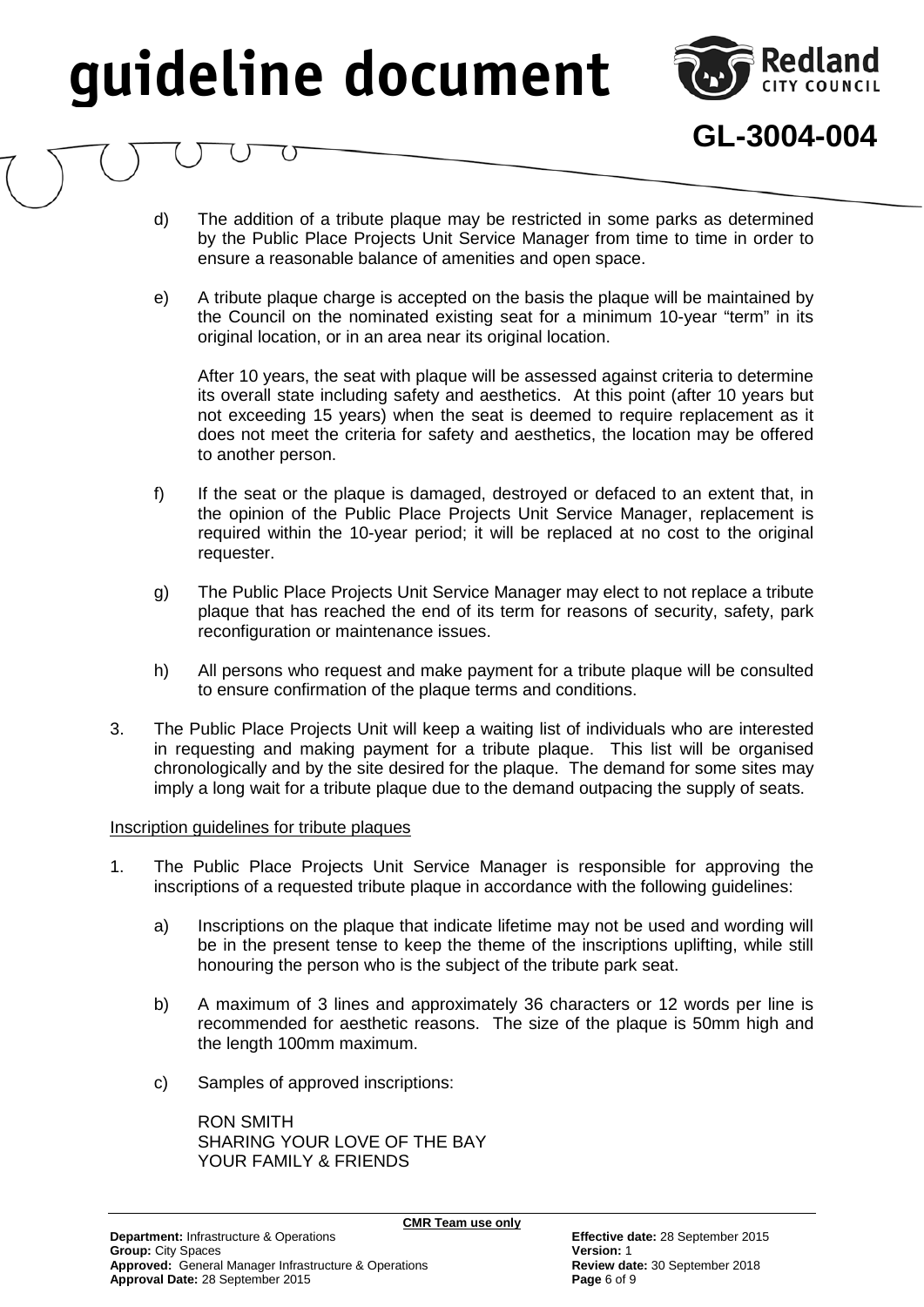

**GL-3004-004**

JAKE SMITH COME SIT WITH ME AND REST AWHILE

BRISK WALKS - THOUGHTFUL TALKS REST EASY PETER SMITH

### Requested tribute trees – mainland

- 1. A tribute tree is an alternative to a tribute park seat or tribute plaque where the applicant has elected to nominate a tree because of lower fees or personal choice of a tree rather than a tribute park seat or tribute plaque.
- 2. Council will only accept requests for tribute trees subject to the following conditions:
	- a) No plaques will be allowed to be installed adjacent to or attached upon the tree planted.
	- b) Payment in full of the current charge for the tribute tree is received prior to commencement of installation.
	- c) If Council is unable to fulfil the request either by granting the requester's preferred location for a tribute tree or by a due date that is significant to the requester, the fees, if received at the time of application submission, will be fully refunded.
	- d) The tribute tree species planted will be a local endemic species agreed upon following consultation with the Parks & Conservation Service Manager.
	- e) Tribute trees are not intended as memorials. The charge associated with the tree does not give the right to scatter or bury cremated remains, nor place or attach of objects on, or adjacent to, the tree.
- 3. The Parks & Conservation Unit will be responsible for receiving requests, installation, maintaining and replacing tribute trees in accordance with the following guidelines:
	- a) The tribute tree charge includes the cost of tree acquisition and installation of the tree in a location mutually agreed upon by the requester and the Parks & Conservation Unit Service Manager.
	- b) The charge for the tribute tree in no way constitutes ownership of the item, nor the land upon which it is situated, nor the surrounding lands.

Council retains the right to use the lands adjacent to the tree as it deems appropriate, up to and including the moving of the tribute tree to another location. Every attempt will be made to ensure trees are re-located as close to the original location as is feasible.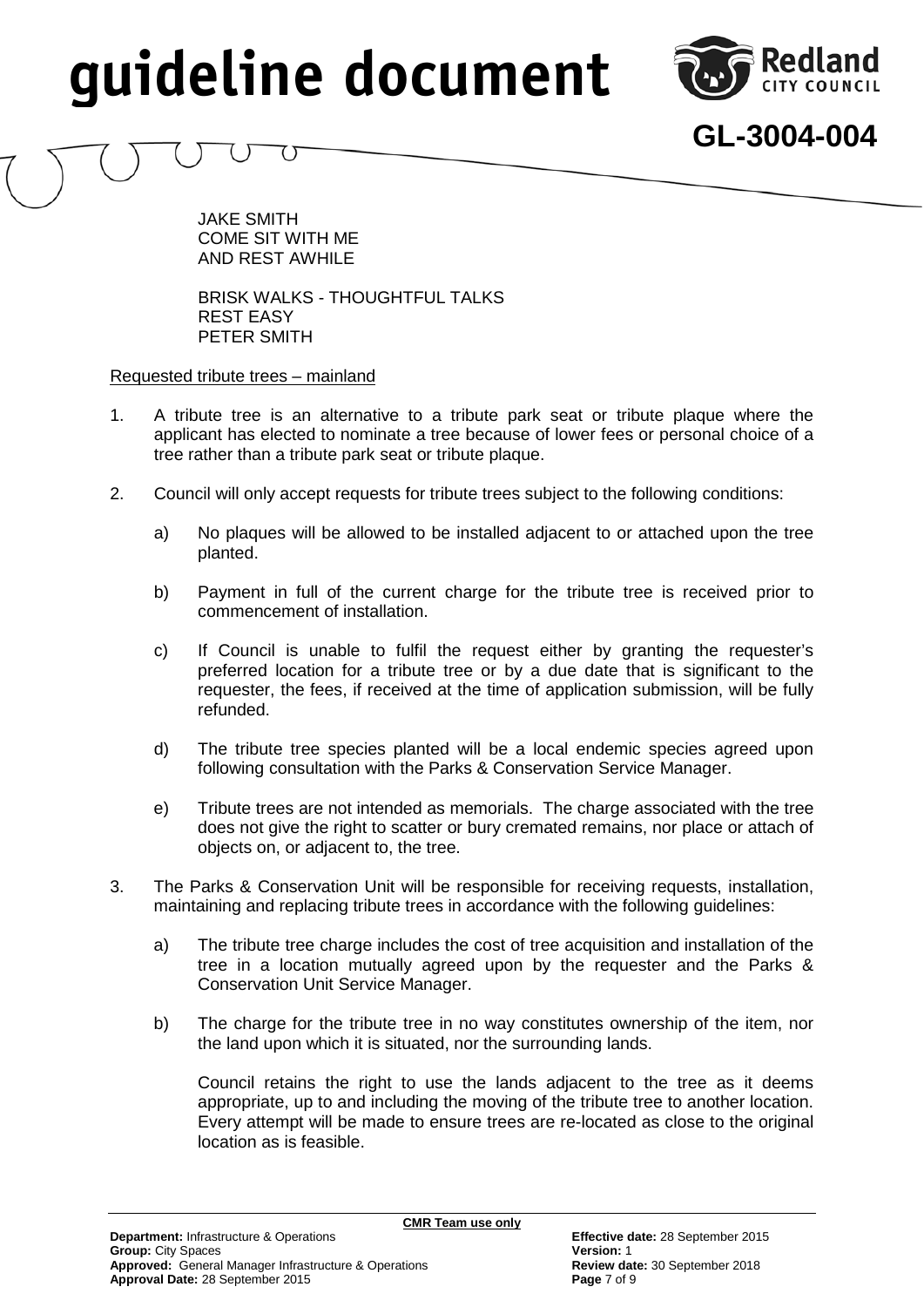

**GL-3004-004**

- c) After 10 years, the tree will be assessed against criteria to determine its overall state including safety and aesthetics. At this point (after 10 years but not exceeding 15 years) if the tree is deemed to require replacement as it does not meet the criteria for safety and aesthetics, the location may be offered to another person.
- d) If the tribute tree is damaged, destroyed or defaced to an extent that, in the opinion of the Parks & Conservation Service Manager, replacement is required within the 10-year period; it will be replaced at no cost to the original requester.
- e) The Parks & Conservation Service Manager may elect to not replace a tribute tree that has reached the end of its term for reasons of security, safety, park reconfiguration or maintenance issues.
- f) All persons who request and make payment for a tribute tree will be consulted to ensure confirmation of the tree terms and conditions.

### 4. **Special conditions for SMBI and North Stradbroke Island**

All of the above guidelines for the mainland also apply to SMBI and North Stradbroke Island with the addition of the following special conditions:

- a) Tribute park seats, tribute plaques and tribute trees may **NOT** be installed in the Point Lookout and Cylinder Beach foreshore areas on North Stradbroke Island which are protected by Cultural Heritage and Conservation Management Plans.
- b) Approval needs to be sought from Quandamooka Yoolooburrabee Aboriginal Corporation (QYAC), the governing body for the Traditional Owners of the Southern Moreton Bay Islands and North Stradbroke Island, for the installation of a tribute park seat, tribute plaque or tribute tree in all locations outside Point Lookout and Cylinder Beach foreshore areas on North Stradbroke Island.
- c) Redland City Council will seek all relevant approvals and bear all associated costs.

### **Reference Documents**

- Redland Open Space Strategy 2026;
- Urban Park Landscape plans;
- Corporate Policy POL-3004 Naming of Infrastructure Assets
- Corporate Guideline GL- 3004 003 Park Naming

### **Associated Documents**

Tribute park bench letter of understanding between requester and Council.

### **Document Control**

• Only the General Manager Infrastructure & Operations can approve amendments to this guideline. Please forward any requests to change the content of this document to the Park and Conservation Services Manager.